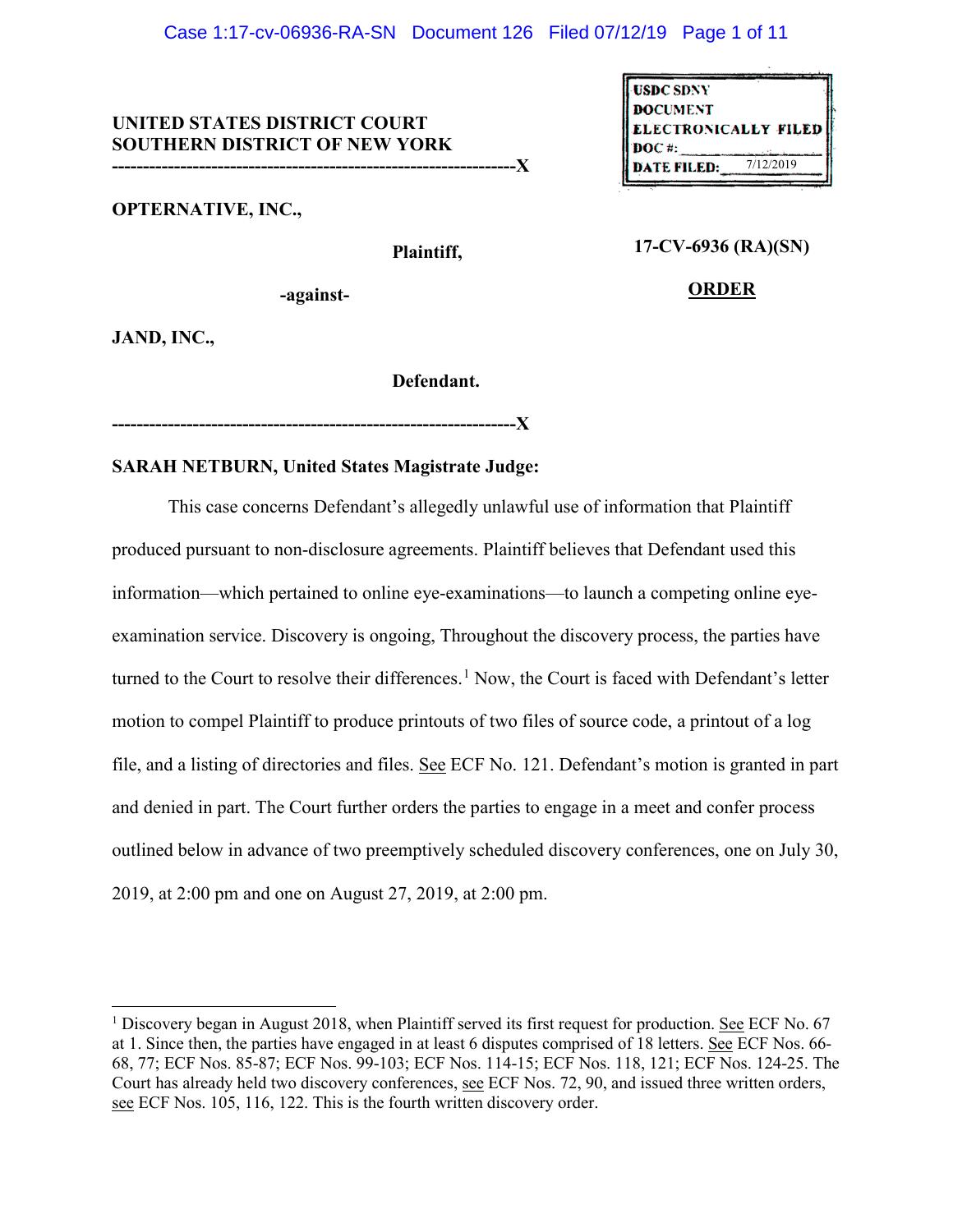### **BACKGROUND**

Courts "have consistently acknowledged the importance of source code and the fact [that] it is often one of the most valuable assets a company possesses." Imageware Systems, Inc. v. Fulcrum Biometrics, LLC, 13-CV-936 (DMS), 2014 WL 12489939, at \*1 (S.D. Cal. Nov. 25, 2014). For that reason, parties routinely request, and courts routinely grant, protective orders that provide special protections to source code. See, e.g., OpenTV, Inc. v. Apple, Inc., No. 14-CV-1622 (JST), 2014 WL 5079343, at \*3 (N.D. Cal. Oct. 9, 2014); Linex Tech Inc. v. Hewlett Packard Co., No. 13-CV-159 (CW), 2013 WL 1820909, at \*4 (N.D. Cal. Apr. 30, 2013); Kelora Sys., LLC v. Target Corp., No. 10-CV-4947 (CW), 2011 WL 6000759, at \*9 (N.D. Cal. Aug. 29, 2011).

The parties agreed to such an order here. See Protective Order (ECF No. 69). Pursuant to Paragraph 12 of the Order, any material designated as "Highly Confidential -- Source Code" will not be produced in a native format. Id. ¶ 12. Instead, the source code must be "made available for inspection, in a format allowing it to be reasonably reviewed and searched, during normal business hours or at other mutually agreeable times at an office of the Producing Party's counsel or another mutually agreed upon location." Id. The on-site review is highly circumscribed. Id. It must be conducted in a "secured room without Internet access or network access to other computers." Id. The inspecting party is prohibited from copying, removing, or transferring any files from the secure location. Id. The inspecting party may, however, request printouts "of limited portions of source code that are reasonably necessary for the preparation of court filings, pleadings, expert reports, discovery responses, or demonstratives ("Papers"), or for deposition or trial, but shall not request paper copies for the purposes of reviewing the source code other than electronically." Id.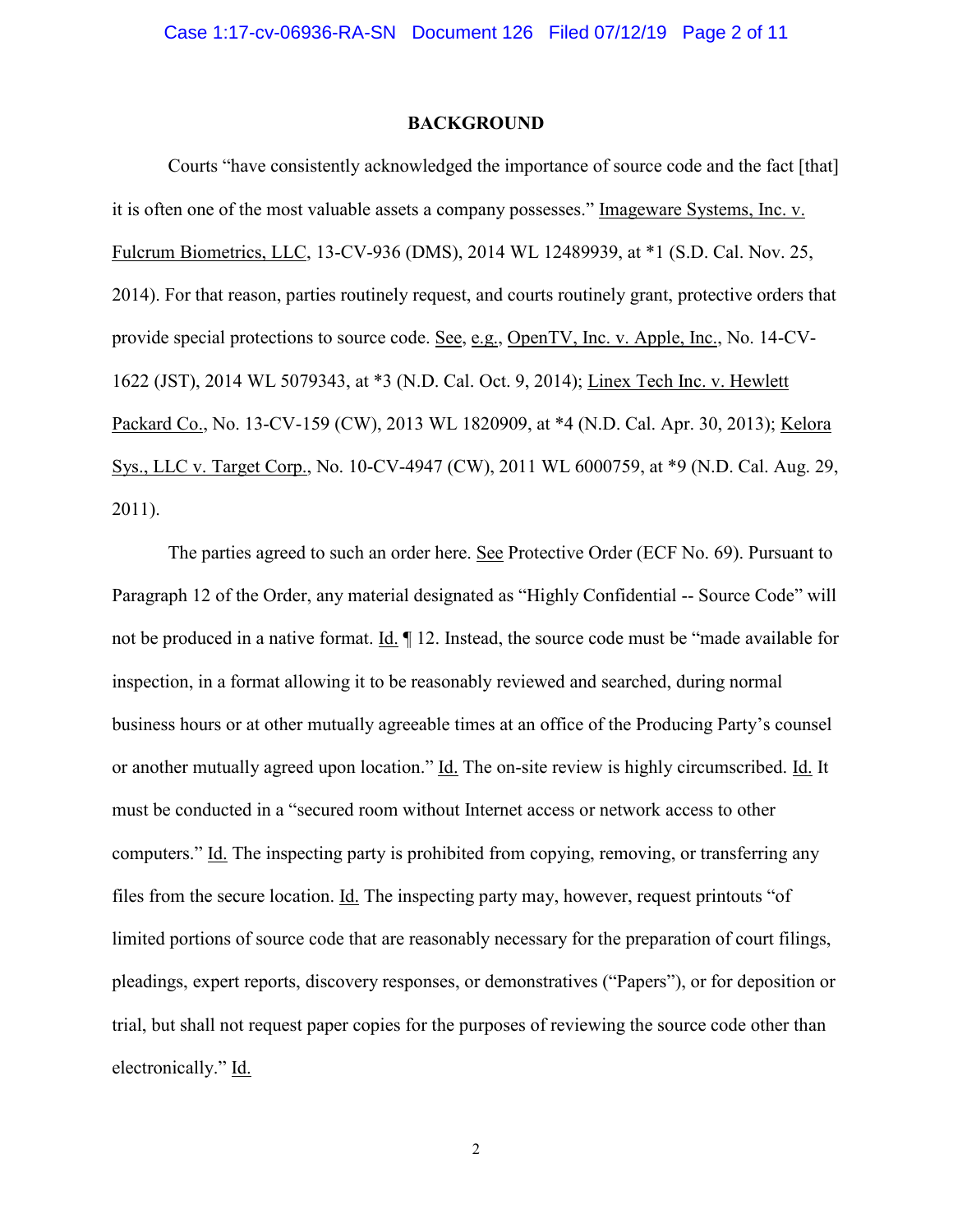### Case 1:17-cv-06936-RA-SN Document 126 Filed 07/12/19 Page 3 of 11

Pursuant to that Order, Plaintiff designated the source code of an alleged prototype developed by Brian Strobach as highly confidential source code. See ECF No. 121-1 at 1. Defendant's counsel and its expert witness, Dr. Jennifer Golbeck, inspected the source code at the offices of Plaintiff's counsel on May 10, 2019, for about five hours. Golbeck Decl. ¶ 2 (ECF No. 121-3). Defendant followed up on May 13, 2019, to request printouts of twenty files, consisting of as much as 12,000 lines of code. See ECF No. 121-2 at 12. Plaintiff responded that it believed that this request was not compliant with the Protective Order, but that it "would be happy to consider a narrower request." ECF No. 121-2 at 13.

In response, Defendant narrowed its request to printouts of: (1) two files of source code comprising 354 lines of code fitting on 6 pages;<sup>[2](#page-2-0)</sup> (2) a log file;<sup>[3](#page-2-1)</sup> and (3) a directory of the files contained in the source code written by Strobach. See ECF No. 121-2 at 9, 12. Defendant represented that the printouts were reasonably necessary for Brian Strobach's deposition and Dr. Golbeck's expert report. ECF No. 121-2 at 8. Plaintiff refused, arguing that the request for the two files was not compliant with the protective order and that Plaintiff would produce the log file and directory only if Defendant agreed to a reciprocal exchange. See ECF No. 121-2 at 7. Defendant then filed its letter motion, see ECF No. 121, and Plaintiff opposed, see ECF No. 125.

 $\overline{a}$ 

<span id="page-2-0"></span><sup>&</sup>lt;sup>2</sup> The two files of source code are located in the review database at: (1) "Strobach/Responsive Documents

<sup>-</sup> Brian Strobach/Opternative- Prototypes/VuforiaSamples/ImageTargetsEAGLView.mm"; and (2) "Strobach/Responsive Documents - Brian Strobach/Opternative-

Prototypes/VuforiaSamples/ImageTargetsEAGLView.h." See ECF No. 121 at 2.

<span id="page-2-1"></span><sup>&</sup>lt;sup>3</sup> The log file is located at "Strobach/Responsive Documents - Brian Strobach/Opternative-Prototypes/.git/logs/HEAD." See ECF No. 121 at 2.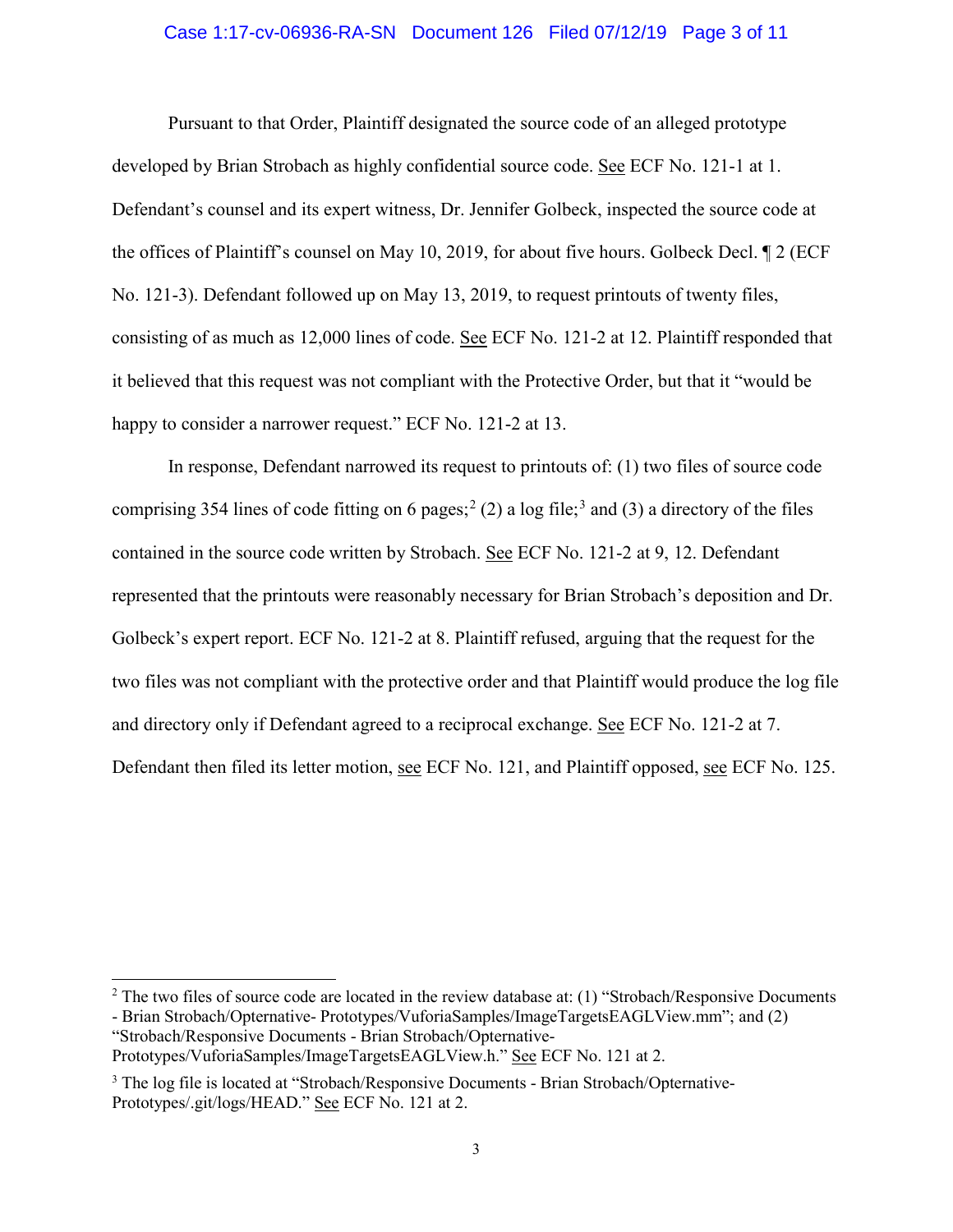## **DISCUSSION**

## **I. The Two Files of Source Code**

Plaintiff opposes the request for printouts of these files for two reasons. First, Plaintiff believes that the Protective Order may allow for the use of printouts *during* a deposition, but that it prohibits requests for the purpose of *preparing* for the deposition. Second, Plaintiff argues that Defendant has failed to articulate why printouts of the two files are reasonably necessary for Strobach's deposition and Golbeck's expert report. The first argument is frivolous. The second has a basis in the protective order. It is nevertheless unconvincing.

## **A. Whether Printouts may be used for Deposition Preparation**

Plaintiff's first argument comes from a strained reading of one sentence in the Protective Order, which reads:

> The Receiving Party may request paper copies of limited portions of source code that are reasonably necessary for the preparation of court filings, pleadings, expert reports, discovery responses, or demonstratives ("Papers"), or for deposition or trial, but shall not request paper copies for the purposes of reviewing the source code other than electronically.

Protective Order  $\P$  12. Plaintiff argues that the word "reviewing" should be read literally to prohibit review of a printout in preparation for a deposition. Defendant disagrees, arguing that requests for printouts are prohibited only if the purpose is to circumvent the requirement for onsite review.

In Plaintiff's eye, "reviewing," encompasses all acts of familiarizing oneself with the source code. Out of context, that seems possible. But in context, it is ridiculous. That definition would require attorneys writing their deposition outlines to sit in a secured room with the source code, away from their offices, without access to the internet or any other network. That is a significant burden that also would do nothing to promote the confidentiality of the source code.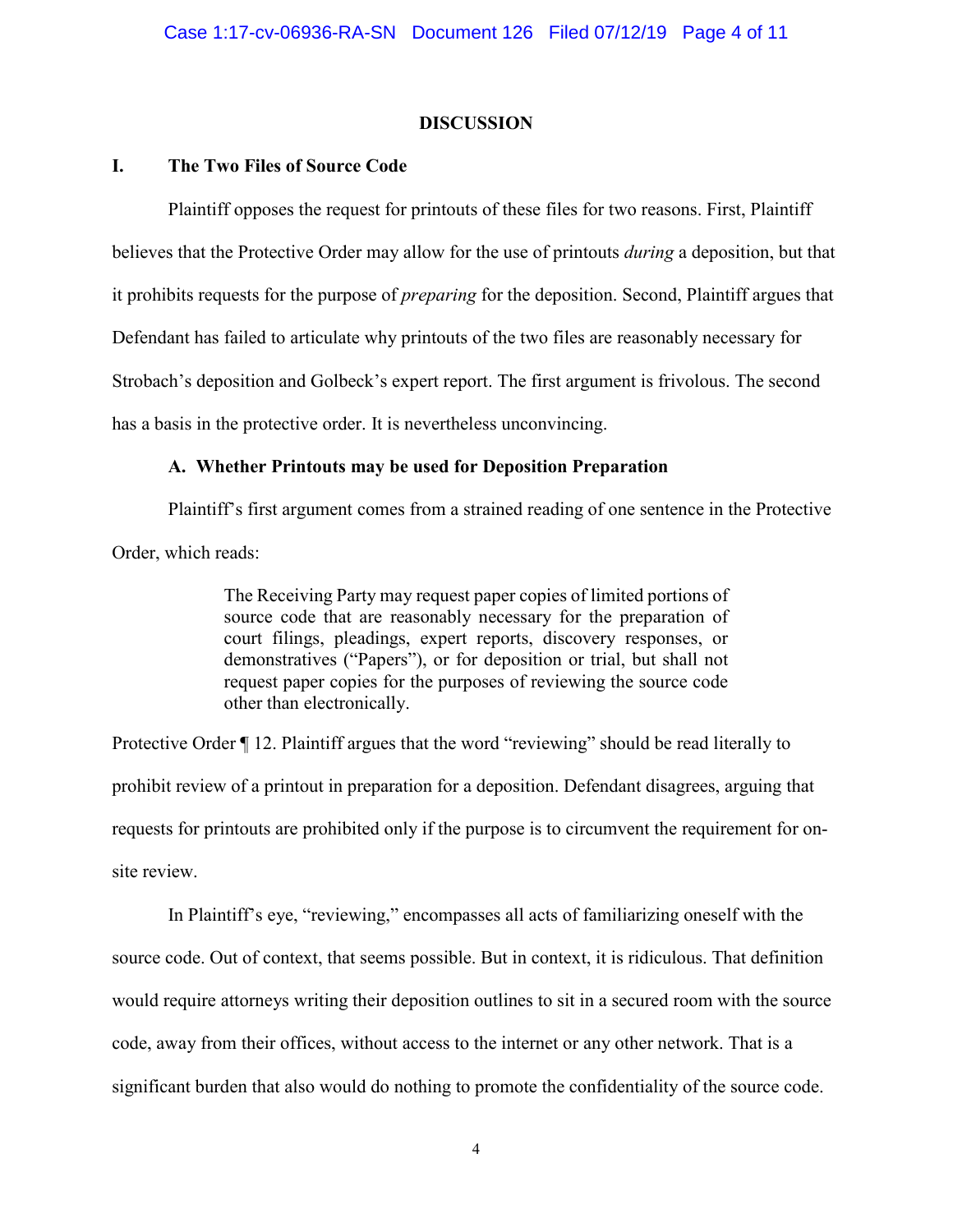### Case 1:17-cv-06936-RA-SN Document 126 Filed 07/12/19 Page 5 of 11

After all, Plaintiff concedes that printouts, which are already subject to extensive protections,<sup>[4](#page-4-0)</sup> may undisputedly be produced for use during depositions. Thus, Plaintiff's interpretation would impose significant costs on discovery in order to purchase a minimal delay in the production of source code printouts.

In contrast, Defendant's interpretation is much more sensible. The clear purpose of the Protective Order is to restrict the unnecessary copying and dissemination of confidential source code as much as possible. Defendant's interpretation of "reviewing" furthers that purpose in a reasonable way. In its view, the order substitutes the initial production of all source code in a native format for an initial "review" on-site. Then, if the requesting party identifies portions of the source code that are reasonably necessary for litigation—such as, for example, a portion that may be discussed at deposition or in an expert report—it may request printouts of those limited portions. This procedure is efficacious and efficient. It prevents the copying and dissemination of source code in its native format while also allowing the requesting party to see for itself what code, if any, it actually needs to litigate its case. It also does this without impeding the preparation of deposition outlines and expert reports.

Thus, the Court adopts Defendant's interpretation of the Order. The phrase "reviewing the source code" does not refer to all acts of familiarization. Defendant may, therefore, request printouts of source code that it reasonably needs to prepare for an upcoming deposition.

#### **B. Whether the Printouts are Reasonably Necessary**

 $\overline{a}$ 

Plaintiff's second argument is that Defendant has not articulated why these two files are reasonably necessary for Strobach's deposition and Golbeck's expert report. Unlike the first

<span id="page-4-0"></span><sup>&</sup>lt;sup>4</sup> Specifically, the party receiving printouts: (1) may not make copies unless they are strictly necessary for the litigation; (2) must keep all printouts and copies of printouts in a secured and locked area; and (3) must keep a log of any person who has inspected the printout. Protective Order ¶ 12.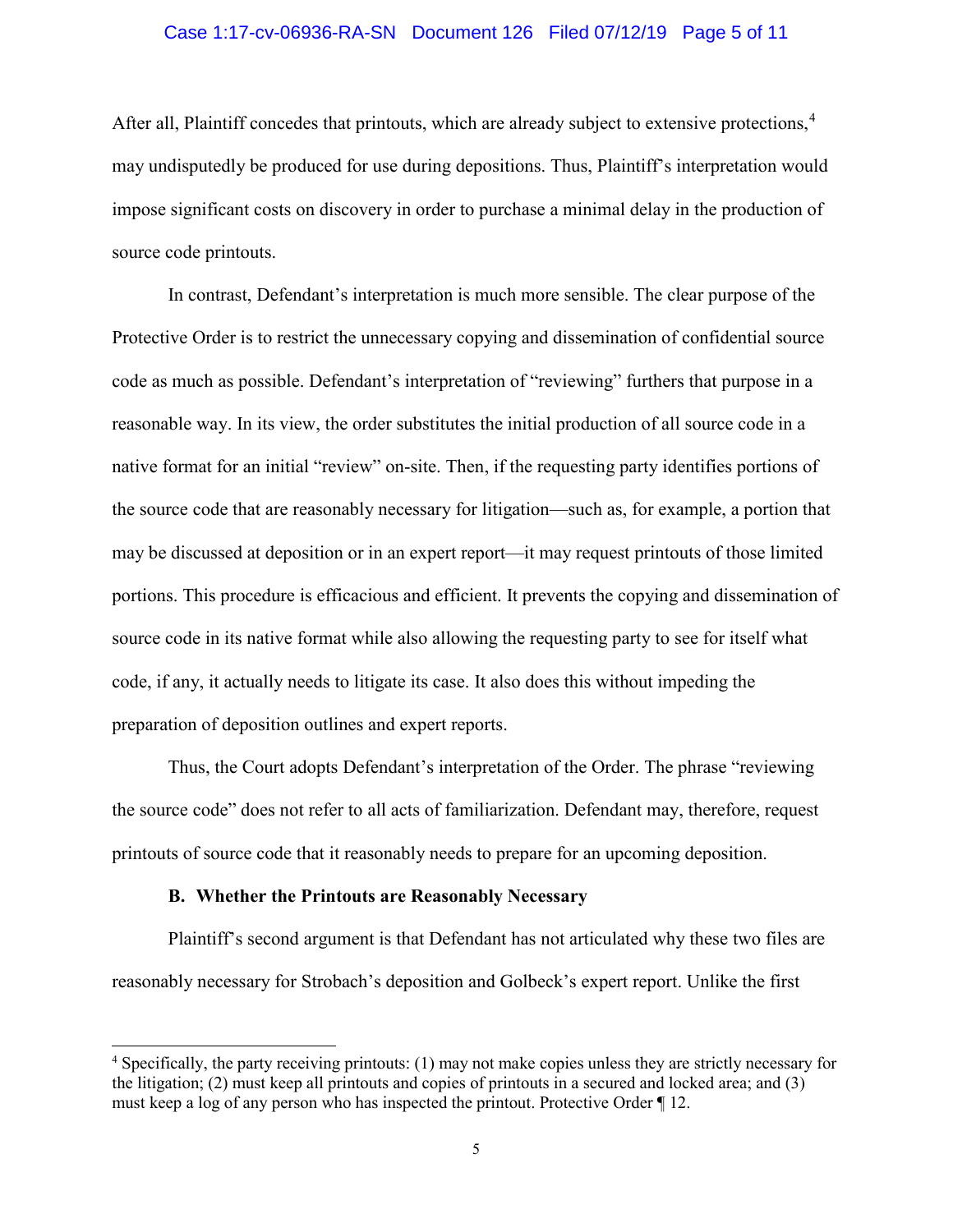### Case 1:17-cv-06936-RA-SN Document 126 Filed 07/12/19 Page 6 of 11

argument, Plaintiff's second argument rests on a reasonable interpretation of the Protective Order. Nevertheless, the Court disagrees with the objection in this specific instance.

In opposing the request, Plaintiff refers to other decisions where the Court denied requests for printouts as prohibited by a protective order. But Plaintiff's authorities are not analogous to the request here. This is not a case where the requesting party has altogether failed to articulate a need for the printout. See, e.g., Synopsys, Inc. v. Ubiquiti Networks, Inc., 2018 WL 2294281, at  $*2$  (N.D. Cal. May 21, 2018) ("With respect to expert reports, [the expert], does not attest that source-code *printouts* . . . are reasonably necessary for him to prepare his expert report."). Rather, Defendant requested these two files because their names match publicly available code samples written by the virtual reality company Vuforia. See Golbeck Decl. ¶¶ 5-6. Presumably, Defendant's expert would like to examine the degree to which those files match the publicly available code. That is a reasonably necessary basis for the request. It also is not a request that likely would be narrowed with further on-site review. Compare with Imageware Systems, Inc. v. Fulcrum Biometrics, LLC, No 13-CV-936 (DMS), 2014 WL 12489939, at \*1 (S.D. Cal. Nov. 25, 2014) (denying request for printout of 5905 lines of code because there was no "no indication that a second review of the source code . . . would not . . . allow him to further limit the scope of his request for print copies"). Rather, Defendant's expert selected these two files after five hours of review, and a proper comparison will most likely require complete printouts of the files.

Thus, the Court will grant Defendant's motion. Defendant's expert already conducted an on-site review for several hours. Following that review, she asked for the printouts consisting of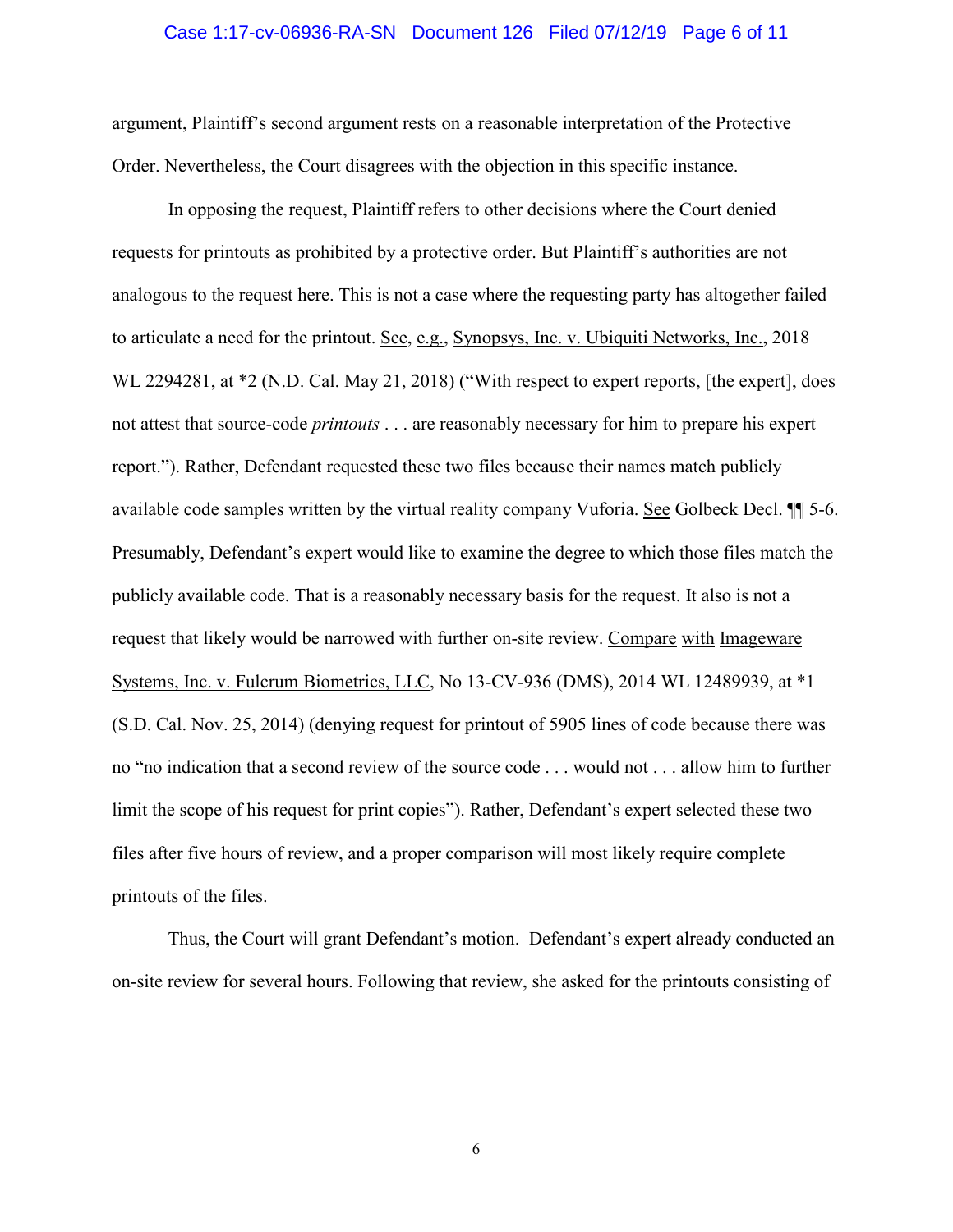### Case 1:17-cv-06936-RA-SN Document 126 Filed 07/12/19 Page 7 of 11

 $305$  $305$  lines of code on six pages.<sup>5</sup> That is a reasonable request that also follows the procedure contemplated by the Protective Order. Plaintiff should, therefore, comply with the Order and produce printouts of the two files.[6](#page-6-1)

### **II. The Log File**

 $\overline{a}$ 

The impasse over the log file is truly strange. A log file is a file that records events or messages relevant to source code. Defendant requested a printout of one log file identified during its on-site review. Since then, both parties *have already agreed* to a reciprocal exchange of log files. See ECF No. 121 at 4 ("[Defendant] . . . has agreed to comply with reciprocal requests for log files . . . made by [Plaintiff] in accordance with Paragraph 12 of the Protective Order"); ECF No. 125 at 5 ("[Plaintiff] already agreed to produce it, provided that [Defendant] reciprocally produce its log file"). Nevertheless, Plaintiff still has not produced the file. As far as the Court can tell, Plaintiff is using it as a bargaining chip in an ongoing dispute over the scope of the

<span id="page-6-0"></span><sup>&</sup>lt;sup>5</sup> Plaintiff describes in detail Defendant's earlier request for twenty files comprising over 12,000 lines of code. See ECF No. 125 at 2. It is possible that request does not comply with Paragraph 12. But it is not the request before the Court.

<span id="page-6-1"></span><sup>6</sup> To the extent that Plaintiff is arguing that a printout of an entire file is per se "not limited" under the Protective Order, the Court declines to adopt that interpretation. The parties could have agreed to such a specific limitation in the protective order. See, e.g., EPL Holdings, LLC v. Apple Inc., No. 12-CV-4306 (JST), 2013 WL 2181584, at \*6 (N.D. Cal. May 20, 2013) (discussing protective order with a specific page number limitation to printout requests). But they did not do so. Instead, they agreed to an order that allows for "limited portions of source code." Protective Order ¶ 12. In this specific context, 305 lines of code spanning six pages is a limited portion.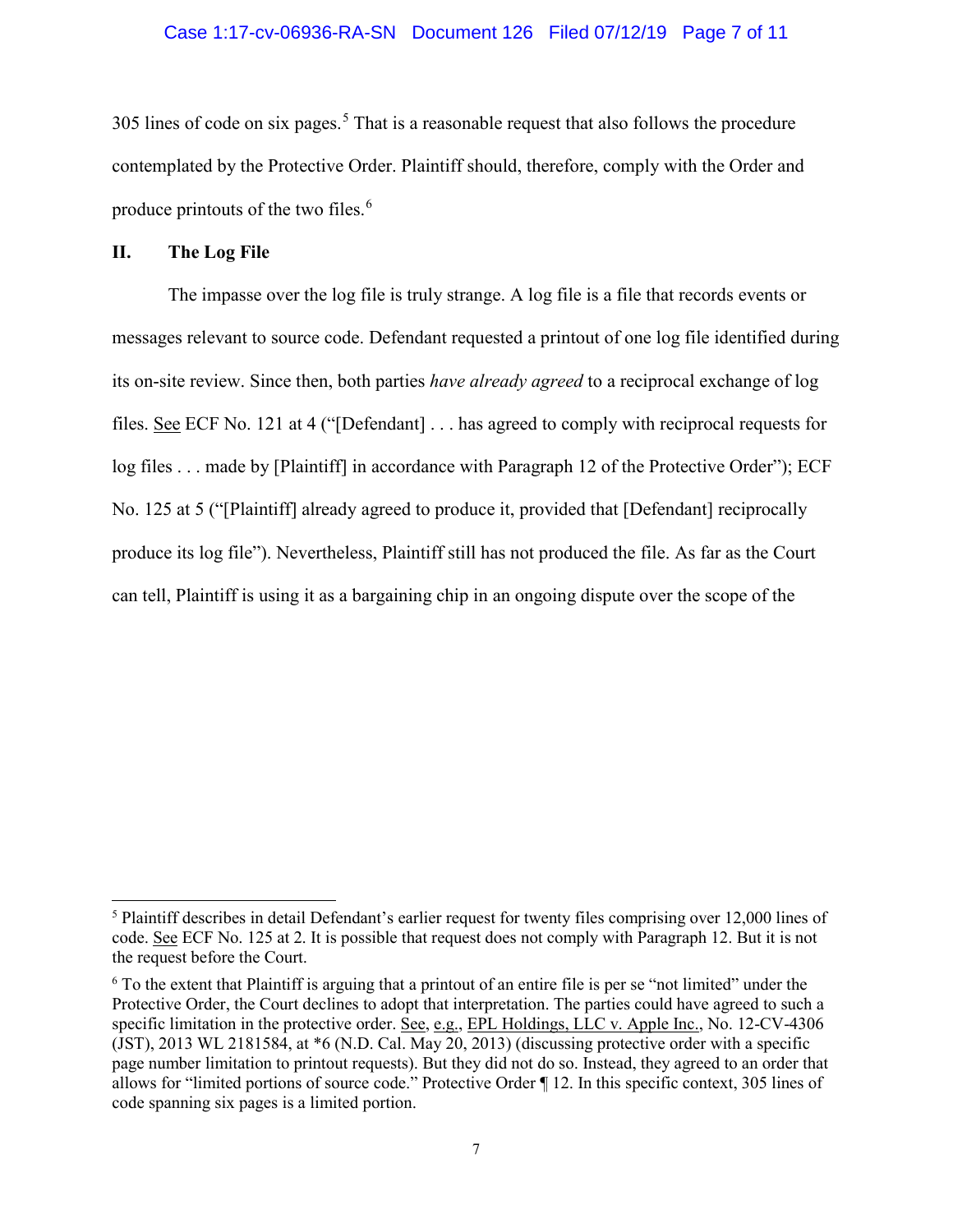## Case 1:17-cv-06936-RA-SN Document 126 Filed 07/12/19 Page 8 of 11

definition of "Highly Confidential -- Source Code."[7](#page-7-0) But neither party has explained the nature of that lurking dispute. The Court will not rule on it.<sup>[8](#page-7-1)</sup>

The Court will, however, order Plaintiff to produce a printout of the specific log file requested by Defendant. When a party requests discoverable material, the opposing party has the burden of demonstrating good cause for denying the request. See Mason Tenders Dist. Council of Greater N.Y. v. Phase Constr. Servs., 318 F.R.D. 28, 36 (S.D.N.Y. 2016) (citation omitted); see also Fed. R. Civ. P. 26(b)(2). Plaintiff has not demonstrated anything resembling good cause. Plaintiff does not, for example, argue that printing the log file would be unduly burdensome or disproportionate to the needs of the case. Nor does Plaintiff argue that the request is improper under the protective order.<sup>[9](#page-7-2)</sup> Instead, Plaintiff generally bemoans Defendant's definition of "Highly Confidential -- Source Code." That is an airing of grievances. It is not a basis for

<span id="page-7-0"></span> $\overline{a}$ <sup>7</sup> Sometime earlier this year, Defendant withheld production of thousands of emails reflecting commits of code to Defendant's source code repository even though many of the emails contained no source code. See ECF No. 125 at 5 n.1. Plaintiff's position was that these emails were not source code, and Defendant later produced the emails. See ECF No. 121-2 at 9-10.

The memory of that dispute appears to have caused the impasse here. When Plaintiff refused to printout the log file, Defendant argued that this was inconsistent with Plaintiff's earlier position that "documents that do not contain source code should be produced in the ordinary course." ECF No. 121-2 at 10. Plaintiff seized on that objection, offering to produce the log file so long as Defendant agreed that "documents that are within a source code repository but do not constitute actual source code should be" exempt from Paragraph 12. ECF No. 121-2 at 8. Defendant declined that offer, and instead reiterated its position that the log file is "Highly Confidential -- Source Code." See ECF No. 121-2 at 6 ("As to ... [the] log file . . . we are requesting a source code print-out pursuant to Paragraph 12 of the Protective Order.").

<span id="page-7-1"></span><sup>&</sup>lt;sup>8</sup> The Protective Order defines "Highly Confidential -- Source Code" as sensitive confidential information "representing computer code and *associated comments and revision histories*, formulas, engineering specifications, or schematics that define or otherwise describe in detail the algorithms or structure of software or hardware designs." Protective Order ¶ 4 (emphasis added). At first blush, a log file in a source code repository appears to fit within the definition of "associated comments and revision histories." That said, neither party has endeavored to explain their positions. Nor have they explained the stakes. Indeed, the Court has had to proceed like an archaeologist, sifting through layers of emails in order to reconstruct a fossilized facsimile of the dispute. See supra note 6. It would therefore be improper to offer a ruling on the definition of "Highly Confidential -- Source Code" or its applicability to log files at this time.

<span id="page-7-2"></span><sup>9</sup> Indeed, Plaintiff apparently *wants* the log file to fall outside the Order's definition of "Highly Confidential – Source Code."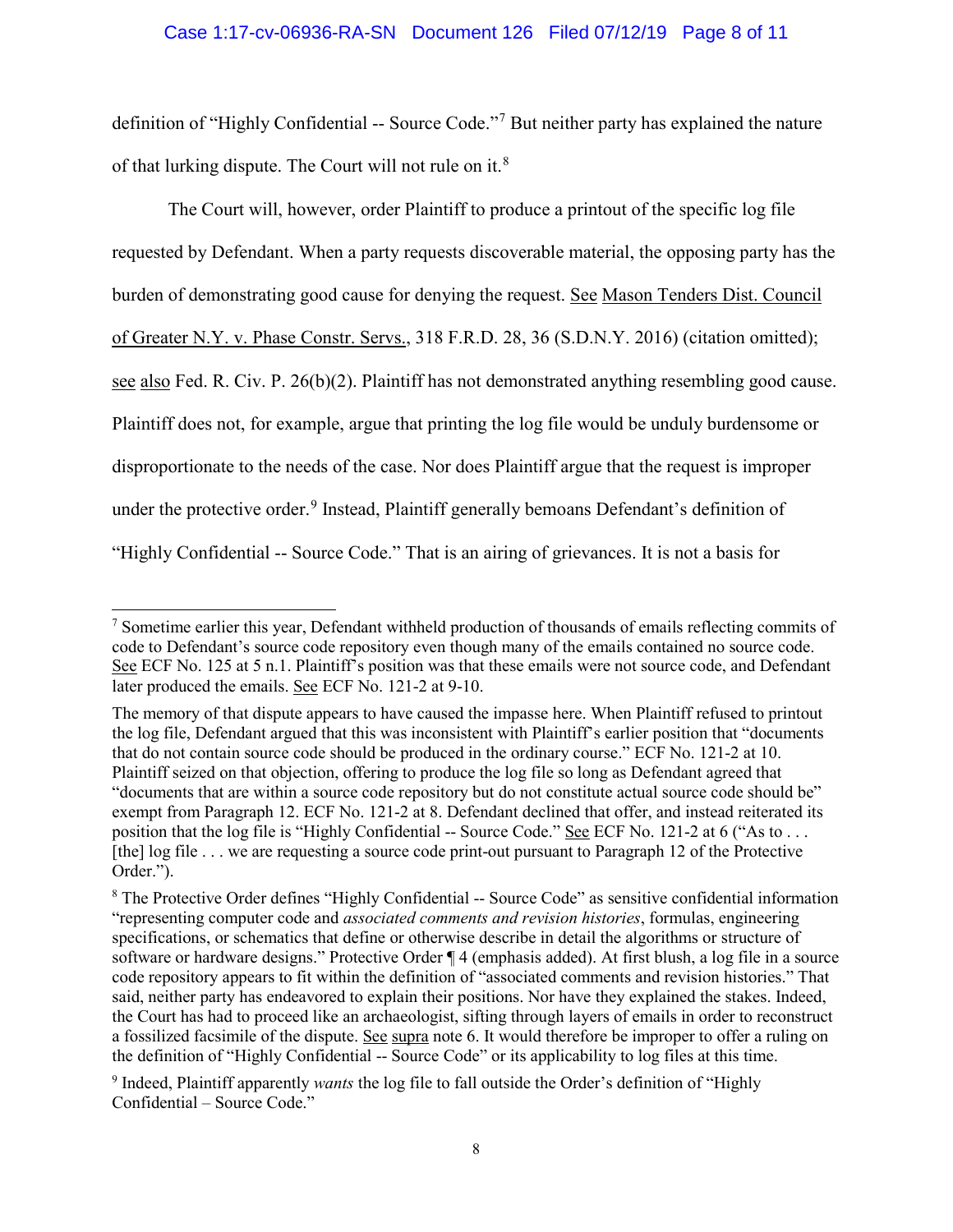### Case 1:17-cv-06936-RA-SN Document 126 Filed 07/12/19 Page 9 of 11

denying Defendant's motion. The Court will accordingly grant the motion and order Plaintiff to produce a printout of the log file.

### **III. The File Directory**

Defendant's last request is for "a printout of the directories and files for the code that Mr. Strobach produced." ECF No. 121-2 at 12. Plaintiff refuses to comply, arguing that nothing obliges it to "create a directory or file listing document to aid Warby's review of source code" and that Warby has refused to provide "corresponding information for its own source code." ECF No. 125 at 4.

The Court denies Defendant's motion for the file directory without prejudice. Neither party has explained what costs—if any—are involved in the production of a printout of their respective file directories. The Court is somewhat skeptical that there is anything other than a nominal cost involved in creating and printing a directory of files that have already been compiled for review. Nevertheless, there must be some cost, because the burden of producing file directories has apparently been a subject of significant dispute. See, e.g., ECF No. 121-2 at 8 ("It bears mentioning that this is one of the items we repeatedly asked [Defendant] to provide . . . . Having such a reference document off-site would have substantially expedited [Plaintiff's] review . . . but [Plaintiff] made do without."). Instead of blindly tilting the balance of this standoff, the Court will reserve its judgment. If Plaintiff or Defendant is unable to obtain file directories to its satisfaction, then they should file properly supported briefing with the Court.

### **IV. Procedure Moving Forward**

Fact discovery in this case is set to close on September 19, 2019. See ECF No. 113. To ensure that the parties meet this deadline, the Court will provide two more opportunities to raise outstanding fact discovery disputes by scheduling two telephonic discovery conferences, one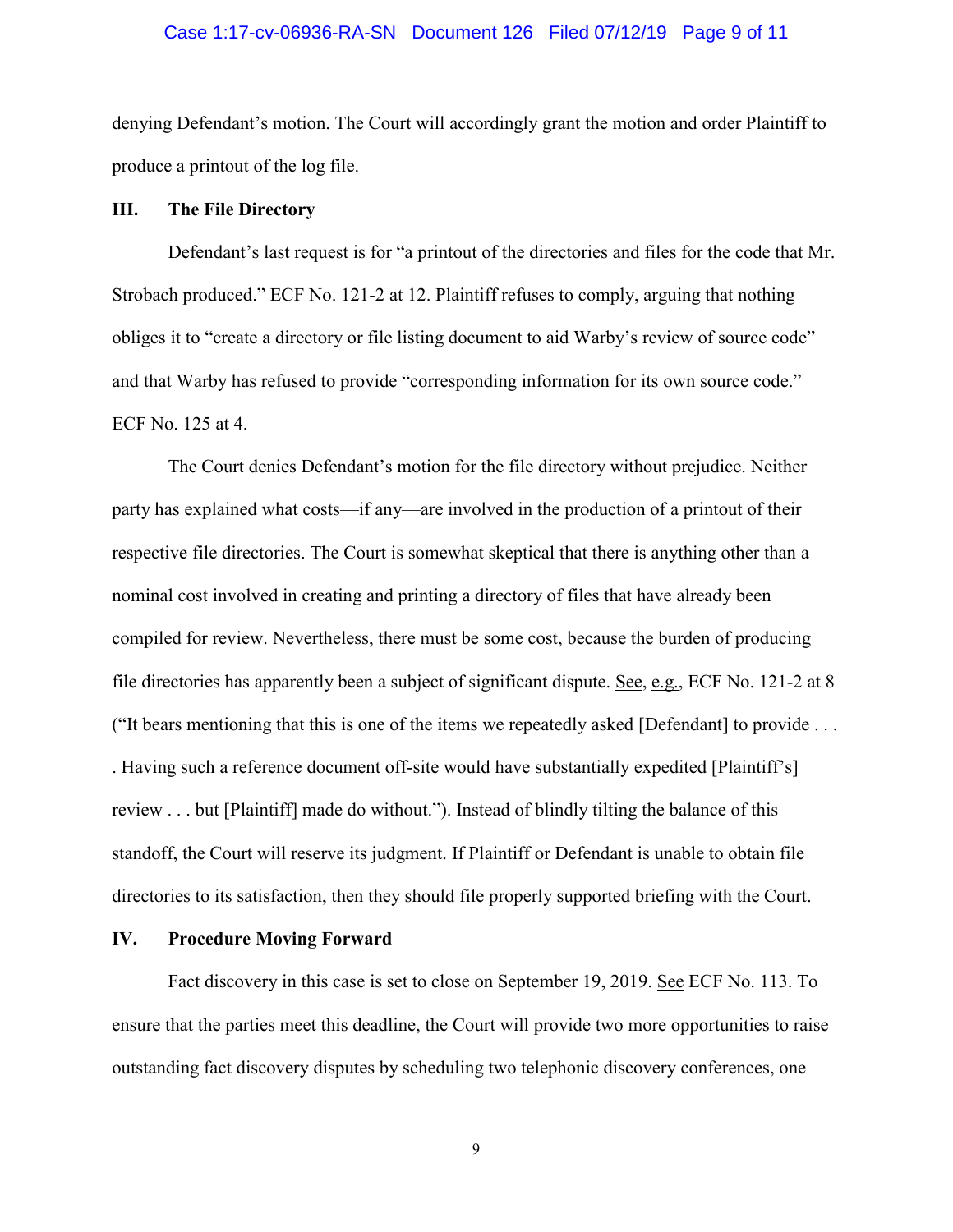### Case 1:17-cv-06936-RA-SN Document 126 Filed 07/12/19 Page 10 of 11

scheduled for July 30, 2019, at 2:00 p.m. and one scheduled for August 27, 2019, at 2:00 p.m. In advance of those conferences, the Court orders the parties to follow a specific meet-and-confer schedule:

1. In advance of the July 30, 2019 conference, the parties must exchange letters identifying all outstanding deficiencies in discovery responses—if any—no later than Monday, July 15, 2019. The parties must meet and confer telephonically or in person to resolve those deficiencies in good faith no later than Friday, July 19, 2019. If the parties are unable to resolve their disputes, then they must file short letter motions to compel—consisting of no more than 5 pages—no later than Tuesday, July 23, 2019. Any response to a letter motion to compel shall be no more than 5 pages and shall be filed no later than Friday, July 26, 2019. If the parties do not have disputes ready for submission to the Court, then they must file a joint status letter on Tuesday, July 23, 2019, asking the Court to cancel the July 30, 2019 conference.

2. In advance of the August 27, 2019 conference, the parties must follow a similar schedule: (1) exchange deficiency letters no later than Monday, August 12, 2019; (2) meet and confer no later than Friday, August 16, 2019; (3) short letter motions no later than Tuesday, August 20, 2019; (4) short letter replies no later than Friday, August 23, 2019. Again, if the parties have no disputes ready for submission, then they must file a joint status letter by Tuesday August 20, 2019, asking the Court to cancel the conference.

To be clear, this schedule is not an invitation for the parties to submit more discovery letters. Rather, it is a template to ensure that the parties engage in good faith negotiation to resolve all outstanding discovery disputes. It will also ensure that all disputes—if any—are properly defined before they are submitted to the Court.